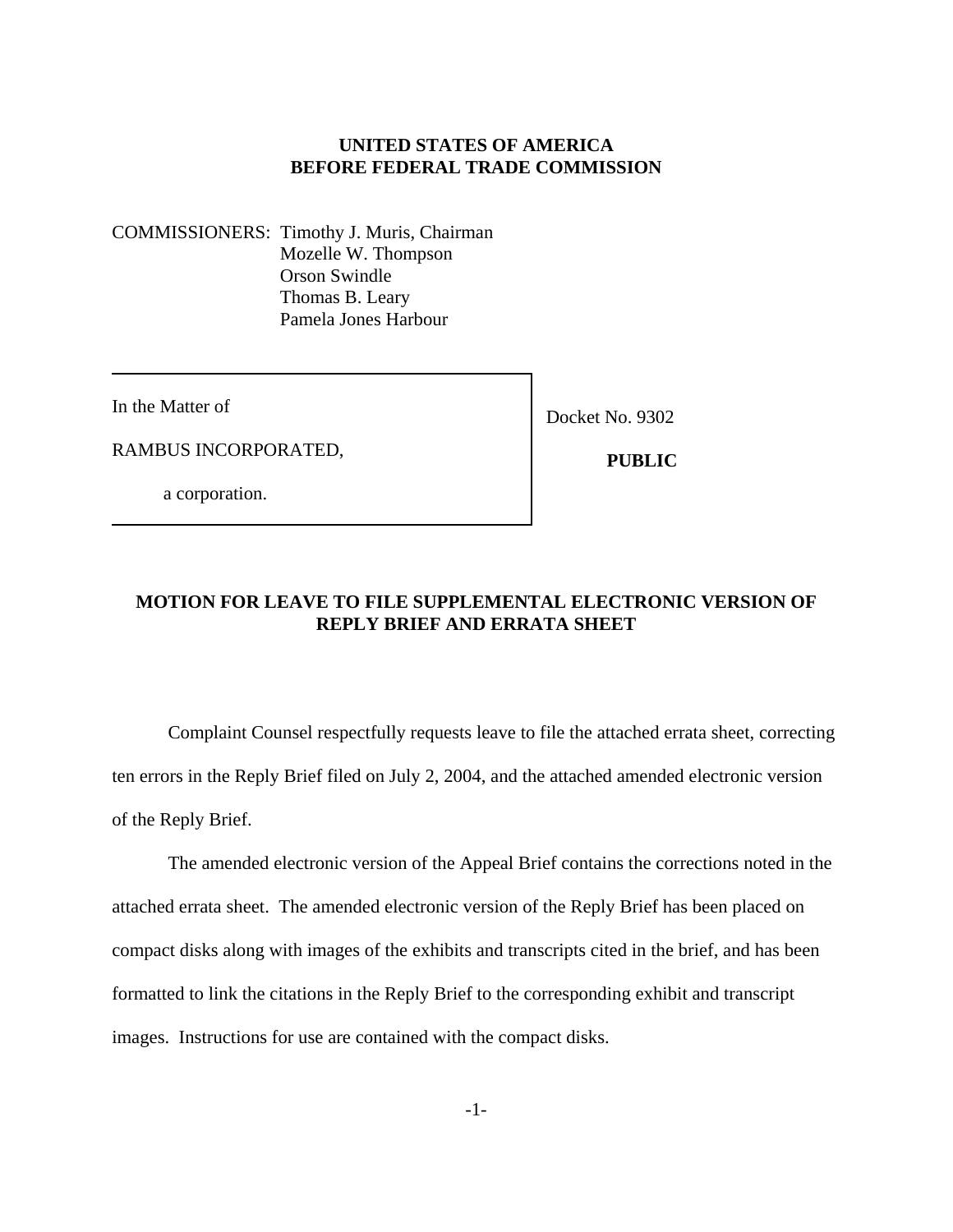The content of the amended electronic version of the Appeal Brief is otherwise identical to that of the Reply Brief filed on July 2, 2004, although space and page breaks have changed slightly due to formatting issues. The corresponding exhibits and transcripts are contained in the record. Only designated portions of the depositions have been admitted into the record and cited in the brief, although the images consist of the full deposition transcripts. With the exception of the correction of the errata noted on the errata sheet, the amended electronic version of the Appeal Brief adds no new material.

Respectfully submitted,

\_\_\_\_\_\_\_\_\_\_\_\_\_\_\_\_\_\_\_\_\_\_\_

Geoffrey D. Oliver Patrick J. Roach Robert P. Davis Lisa D. Rosenthal

Bureau of Competition Federal Trade Commission Washington, D.C. 20008 (202) 326-2275 Counsel for the Complaint

July 26, 2004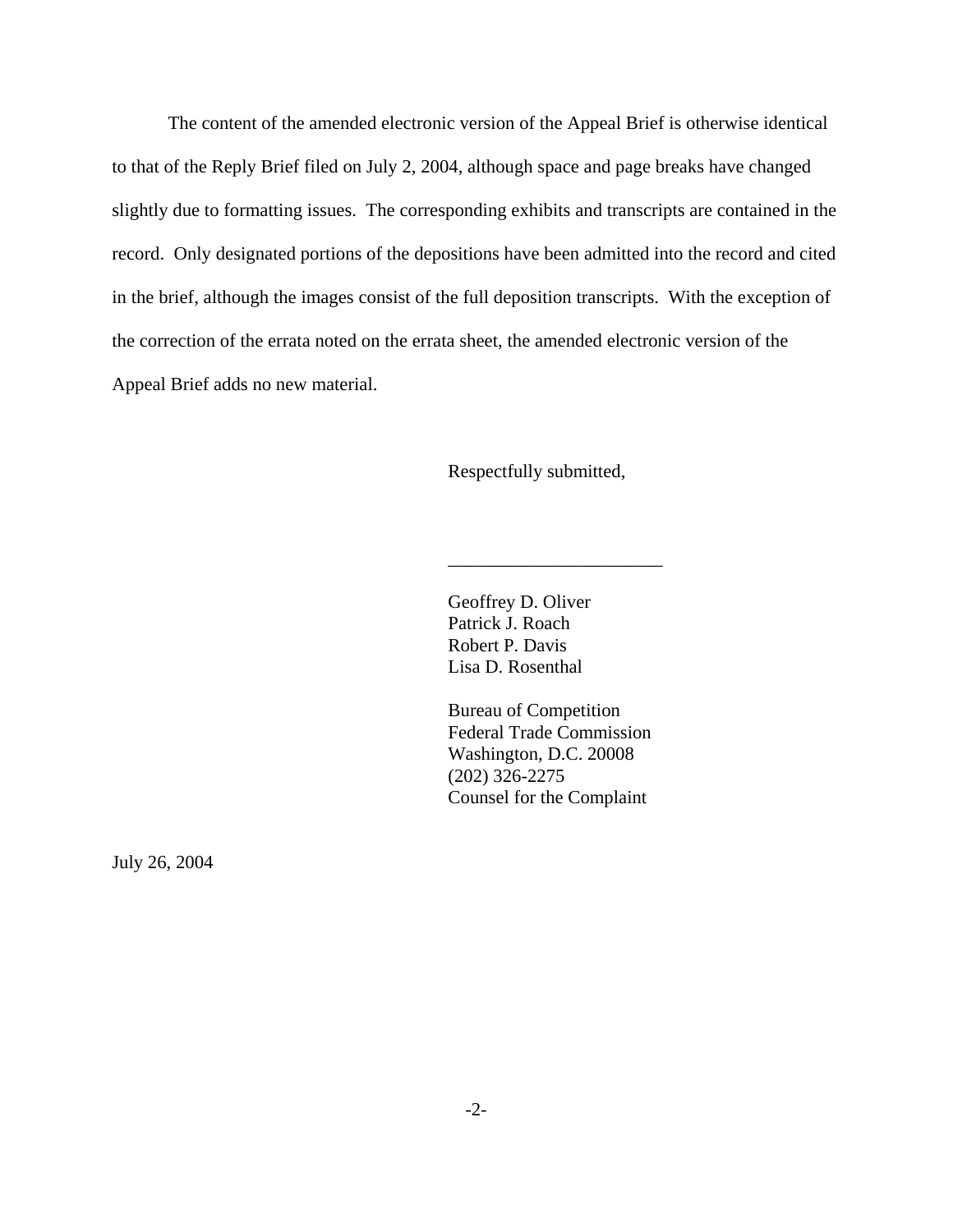## **UNITED STATES OF AMERICA BEFORE FEDERAL TRADE COMMISSION**

COMMISSIONERS: Timothy J. Muris, Chairman Mozelle W. Thompson Orson Swindle Thomas B. Leary Pamela Jones Harbour

In the Matter of

RAMBUS INCORPORATED,

a corporation.

Docket No. 9302

 **PUBLIC** 

# **[PROPOSED] ORDER**

IT IS HEREBY ORDERED that Complaint Counsel's Motion for Leave to File

Supplemental Electronic Version of Reply Brief and Errata Sheet is granted.

By the Commission.

Donald S. Clark Secretary

\_\_\_\_\_\_\_\_\_\_\_\_\_\_\_\_\_\_\_\_\_\_\_

ISSUED: July \_\_, 2004